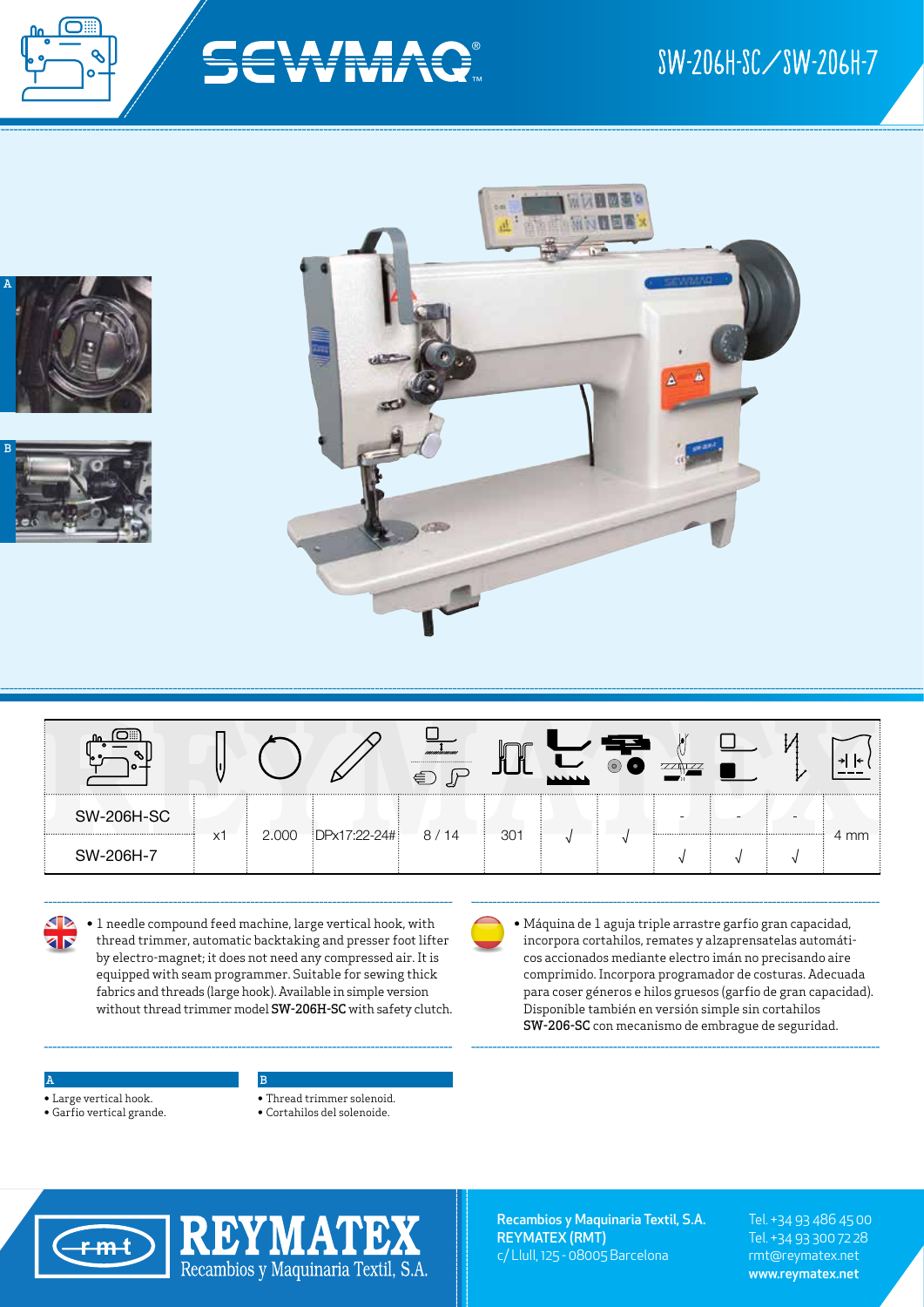





• Machine d'une aiguille, triple entraînement, avec crochet de grande capacité, équipée de coupe-fils, point d´arrêt, relevage de pieds automatique actionné via un électro-aimant (pas besoin d´air comprimé) et programmateur de coutures. Adaptée pour coudre des matériaux épais et utiliser du gros fil. Disponible aussi en version simple sans coupe-fils SW-206H-SC avec mécanisme d´embrayage de sécurité.

B

• Macchina piana a 1 ago, triplice trasporto, crochet verticale di grande capacitá, dotata di rasafilo, fermatura e alzapiedino automatico azionato da elettromagnete senza la necessita di aria compressa. Adatta per cuciture su materiale pesante. Disponibile anche in versione semplice senza rasafilo SW-206-SC e con meccanismo di frizione di sicurezza.

## A

- Crochet vertical de grande capacité.
- Crochet verticale di grande capacitá.
- Solénoide du coupe-fils.
- Selenoide del rasafilo.



Recambios y Maquinaria Textil, S.A. REYMATEX (RMT) c/ Llull, 125 - 08005 Barcelona

Tel. +34 93 486 45 00 Tel. +34 93 300 72 28 rmt@reymatex.net www.reymatex.net